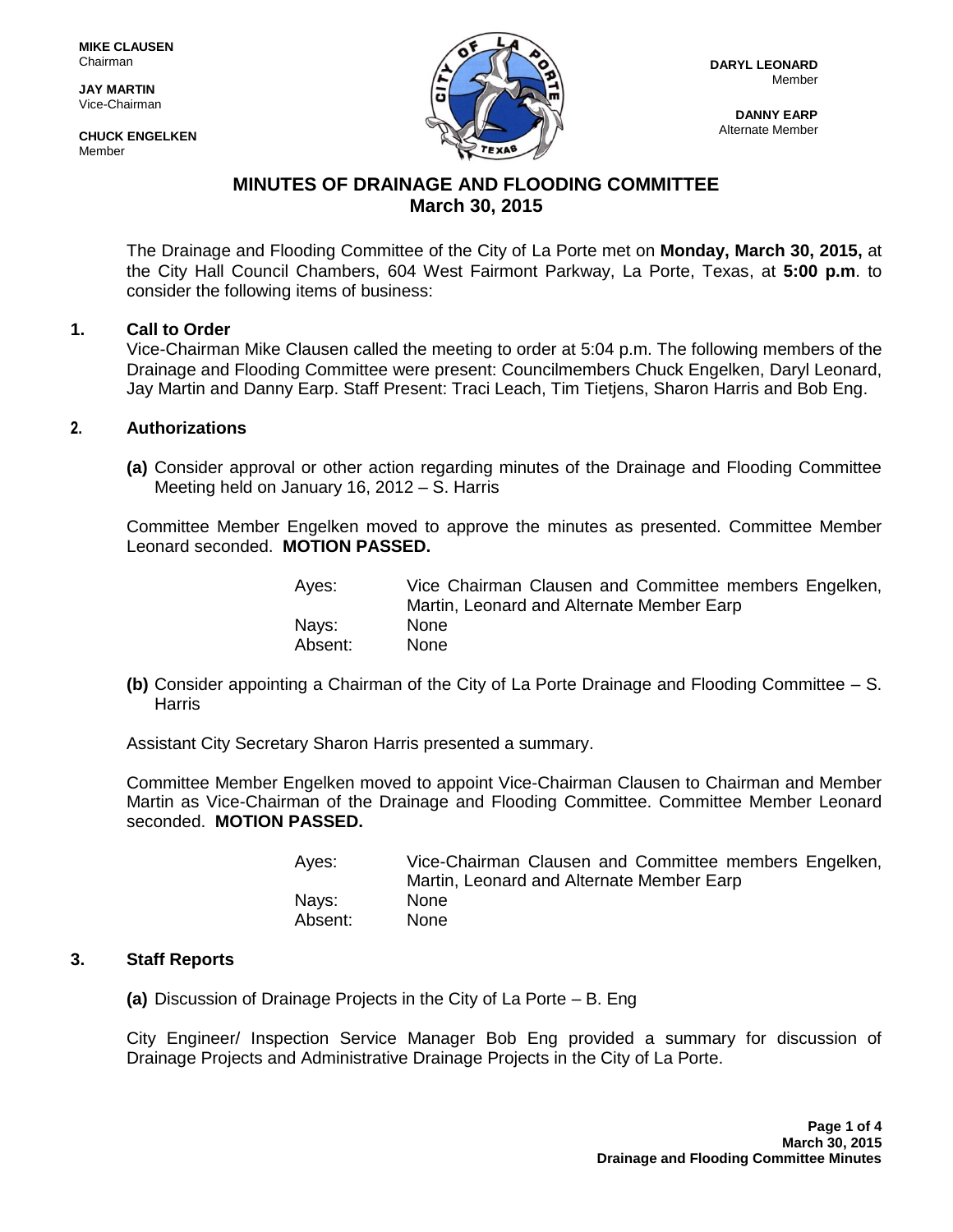# **F216 Phase II – Watershed Improvements (W. Madison St. to 450' South of W. Main St.)**

City Engineer/Inspection Services Manager Bob Eng provided an update on the F216 Phase II – Watershed Improvements (W. Madison St. to 450' South of W. Main St.).

Vice-Chairman Martin asked the timeline for completion of the project. Mr. Eng responded he does not have a completion date and will have to advise the Committee at a later date.

# **N. P Street Culvert Replacement Project**

City Engineer/Inspection Service Manager Bob Eng provided an update on the N. P Street Culvert Replacement Project. Alternate Member Earp asked how long it will take to provide the 20' maintenance easement on the east side of the existing ditch as per the request of Harris County Flood Control District. Mr. Eng responded a purchase order has been received recently and it will be done within the next two weeks.

# **N. D Street to Sens Road Ditch De-Silting Project**

City Engineer/Inspection Service Manager Bob Eng provided an update on the N. D Street to Sens Road Ditch De-Silting project. There were no questions from Committee Members.

# **Browning/Golden Drainage Improvements Project**

City Engineer/Inspection Service Manager Bob Eng provided an update on the Browning/Golden Drainage Improvements Project. Committee Member Leonard asked after re-grading the ditch and replacing culverts to facilitate drainage to N. P Street are there any foreseeable downstream or flooding problems with additional water flow in the area. Mr. Eng responded he does not anticipate any issues.

#### **D Street Ultimate Outfall Project**

City Engineer/Inspection Service Manager Bob Eng provided an update on the D Street Ultimate Outfall Project. Committee Member Martin asked if there are any plans for the empty acreage surrounding the project. Planning and Development Director Tim Tietjens responded the City has plans to partner with Trees for Houston and plant trees along the D Street ditch.

#### **TX Dot/Broadway Remote Maintenance Contract**

City Engineer/Inspection Service Manager Bob Eng provided an update on the TX Dot/Broadway Remote Maintenance Contract. Committee Member Martin asked if the culverts will be replaced. Mr. Eng responded yes. Committee Member Martin requested staff to investigate the process of filling the ditch from Pine Bluff south to Bayside Dr., and report back to the Committee.

#### **CLP Bulkhead**

City Engineer/Inspection Service Manager Bob Eng provided an update on the CLP Bulkhead at Happy Harbor. Committee Member Martin asked the total length of the waterfront property. Planning and Development Director Tim Tietjens responded roughly 300 or more feet not including Klein Retreat or any other property south.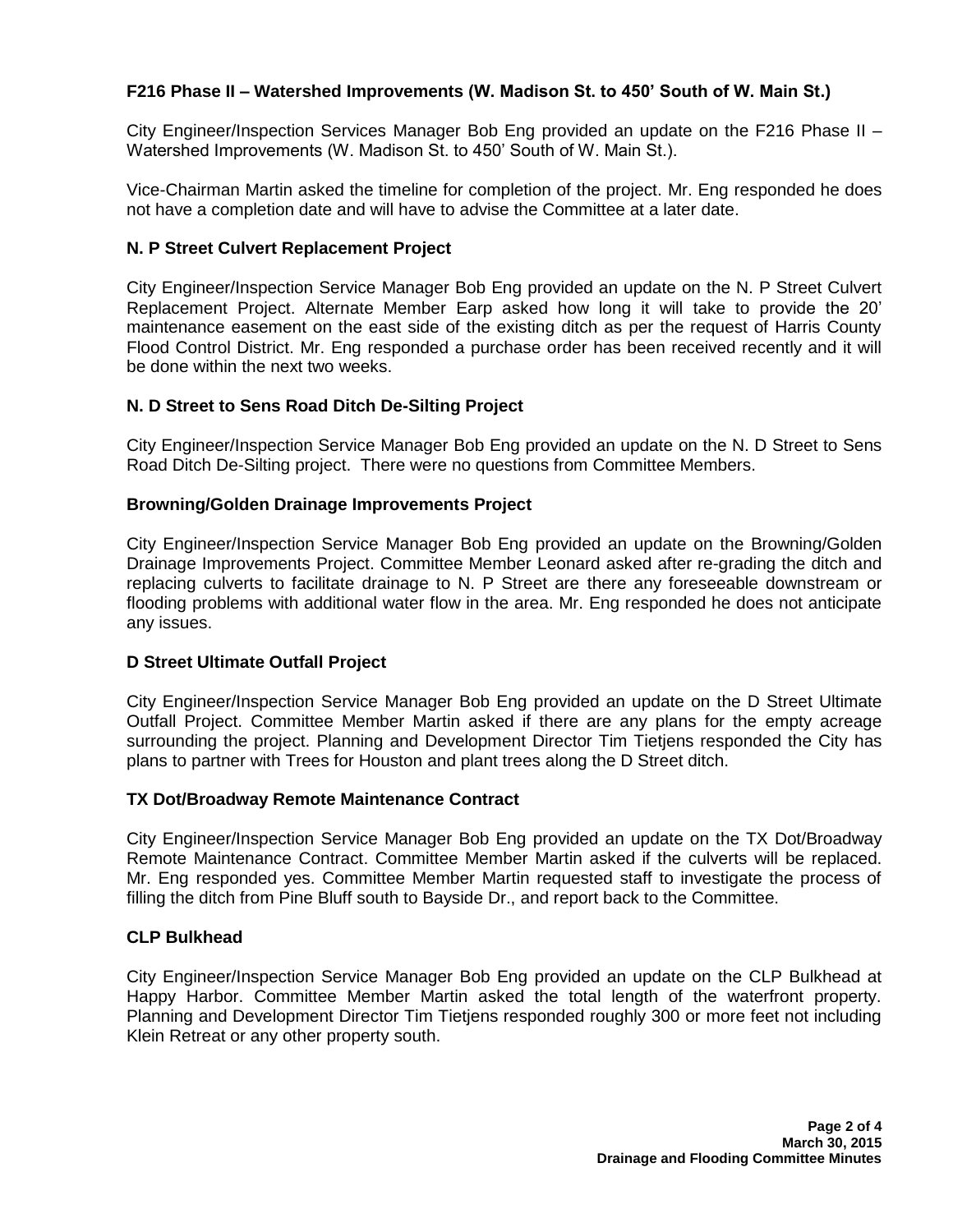# **S. 3rd Street Project (Fairmont to Main)**

City Engineer/Inspection Service Manager Bob Eng provided an update on the S.  $3<sup>rd</sup>$  Street (Fairmont to Main) Project. Chairman Clausen asked the expected completed date for the project. Public Works Director Dave Mick responded the end of summer 2015.

# **W. D Street Channel Improvements.**

City Engineer/Inspection Service Manager Bob Eng provided an update on the W. D Street Channel Improvements Project. There were no questions from Committee Members.

# **W. D Street Channel Protection**

City Engineer/Inspection Service Manager Bob Eng provided an update on the W. D Street Channel Protection Project. There were no questions from Committee Members.

# **F101 Drainage Channel (at Pipeline Corridor)**

City Engineer/Inspection Service Manager Bob Eng provided an update on the F101 Drainage Channel (at Pipeline Corridor) Project. There were no questions from Committee Members.

# **Brookglen Detention Basins**

City Engineer/Inspection Service Manager Bob Eng provided an update on the Brookglen Detention Basins Project.

Committee member Engelken asked for an update on the Brookglen Buy-Outs. Planning and Development Director Tim Tietjens responded all of the section in Gladewyne Court has been sold with the exception of one lot, and roughly thirteen other lots remaining north and south of Oakhaven; south of Ashwyne and east of Somerton. Committee member Engelken commented the maintenance issue of lots not being mowed by Harris County Flood Control District still exist and advised he has heard from several citizens regarding the issue. Committee member Engelken also commented he has concerns with Harris County Flood Control not complying with the City's local ordinances or FEMA's rules and directed staff to send a letter to the Department of Justice. In addition, Committee member Engelken advised a homeowner at 3315 would like to install a fence at their expense on Harris County Flood Control property in order to keep their property from being vandalized. Public Works Director Dave Mick advised he will contact Harris County Precinct 2 regarding the Interlocal Agreement for eight (8) mowing cycles to the Brookglen Subdivision parcels owned and maintained by Harris County Flood Control District.

Chairman Clausen agreed with Committee member Engelken and directed staff to add an item to a future City Council meeting to discuss sending a letter to the Justice Department regarding maintenance concerns of the Brookglen Buy-Out lots.

#### **Sens Road Reconstruction**

City Engineer/Inspection Service Manager Bob Eng provided an update on the Sens Road Reconstruction. Committee member Leonard asked if the relocation of utility lines are near completion. Mr. Eng responded he will get a projection date for completion and report back.

#### **Pedestrian Bridge at Lakes at Fairmont Greens**